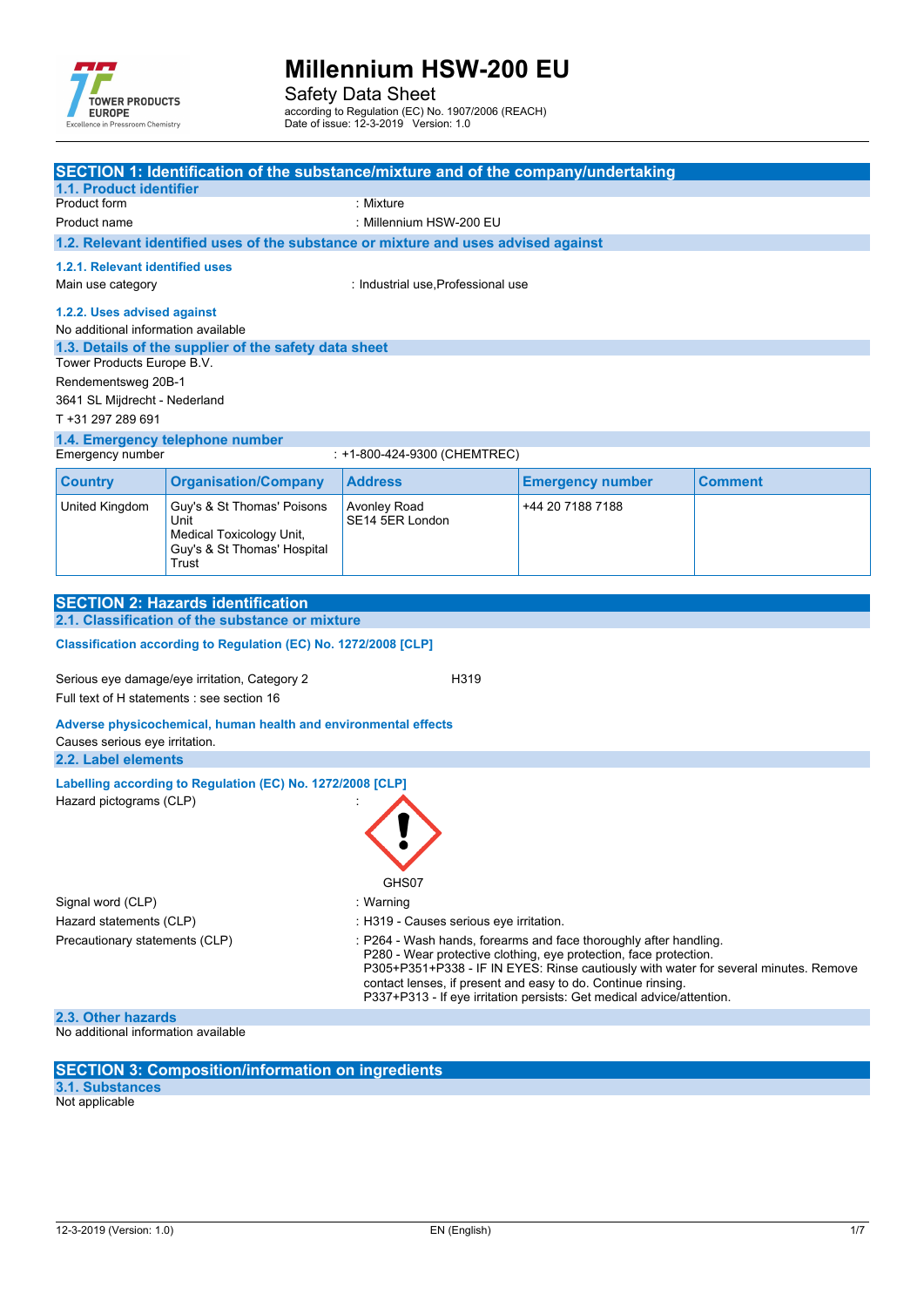### Safety Data Sheet

according to Regulation (EC) No. 1907/2006 (REACH)

### **3.2. Mixtures**

| <b>Name</b>                                                                      | <b>Product identifier</b>                                                                              | $\frac{9}{6}$ | <b>Classification according to</b><br><b>Regulation (EC) No.</b><br>1272/2008 [CLP]                                                                         |  |
|----------------------------------------------------------------------------------|--------------------------------------------------------------------------------------------------------|---------------|-------------------------------------------------------------------------------------------------------------------------------------------------------------|--|
| Sodium xylenesulphonate                                                          | (CAS-No.) 1300-72-7<br>(EC-No.) 215-090-9<br>(REACH-no) 01-2119513350-56                               | < 10          | Eye Irrit. 2, H319                                                                                                                                          |  |
| 2-butoxyethanol; ethyleneglycol monobutyl ether;<br>butyl cellosolve             | (CAS-No.) 111-76-2<br>(EC-No.) 203-905-0<br>(EC Index-No.) 603-014-00-0<br>(REACH-no) 01-2119475108-36 | < 5           | Acute Tox. 4 (Inhalation), H332<br>Acute Tox. 4 (Dermal), H312<br>Acute Tox. 4 (Oral), H302<br>Eye Irrit. 2, H319<br>Skin Irrit. 2, H315                    |  |
| <b>SODIUM NITRATE</b>                                                            | (CAS-No.) 7631-99-4<br>(EC-No.) 231-554-3                                                              | < 5           | Ox. Sol. 2, H272<br>Eye Irrit. 2, H319                                                                                                                      |  |
| Acetic acid                                                                      | (CAS-No.) 64-19-7<br>(EC-No.) 200-580-7<br>(EC Index-No.) 607-002-00-6<br>(REACH-no) 01-2119475328-30  | < 5           | Flam. Lig. 3, H226<br>Skin Corr. 1A, H314                                                                                                                   |  |
| <b>Specific concentration limits:</b>                                            |                                                                                                        |               |                                                                                                                                                             |  |
| <b>Product identifier</b><br><b>Name</b><br><b>Specific concentration limits</b> |                                                                                                        |               |                                                                                                                                                             |  |
| Acetic acid                                                                      | (CAS-No.) 64-19-7<br>(EC-No.) 200-580-7<br>(EC Index-No.) 607-002-00-6<br>(REACH-no) 01-2119475328-30  |               | (10 = < C < 100) Skin Irrit. 2, H315<br>$(10 = C < 100)$ Eye Irrit. 2, H319<br>(25 = < C < 100) Skin Corr. 1B, H314<br>(90 = < C < 100) Skin Corr. 1A, H314 |  |

Full text of H-statements: see section 16

| <b>SECTION 4: First aid measures</b>                                            |                                                                                                                                                                                                                               |
|---------------------------------------------------------------------------------|-------------------------------------------------------------------------------------------------------------------------------------------------------------------------------------------------------------------------------|
| 4.1. Description of first aid measures                                          |                                                                                                                                                                                                                               |
| First-aid measures after inhalation                                             | : Remove person to fresh air and keep comfortable for breathing.                                                                                                                                                              |
| First-aid measures after skin contact                                           | : Wash skin with plenty of water.                                                                                                                                                                                             |
| First-aid measures after eye contact                                            | : Rinse eyes with water as a precaution. Rinse cautiously with water for several minutes.<br>Remove contact lenses, if present and easy to do. Continue rinsing. If eye irritation<br>persists: Get medical advice/attention. |
| First-aid measures after ingestion                                              | : Call a poison center or a doctor if you feel unwell.                                                                                                                                                                        |
| 4.2. Most important symptoms and effects, both acute and delayed                |                                                                                                                                                                                                                               |
| Symptoms/effects after eye contact                                              | : Eye irritation.                                                                                                                                                                                                             |
| 4.3. Indication of any immediate medical attention and special treatment needed |                                                                                                                                                                                                                               |
| Treat symptomatically.                                                          |                                                                                                                                                                                                                               |
|                                                                                 |                                                                                                                                                                                                                               |
| <b>SECTION 5: Firefighting measures</b>                                         |                                                                                                                                                                                                                               |
| 5.1. Extinguishing media                                                        |                                                                                                                                                                                                                               |
| Suitable extinguishing media                                                    | : Water spray. Dry powder. Foam. Carbon dioxide.                                                                                                                                                                              |
| 5.2. Special hazards arising from the substance or mixture                      |                                                                                                                                                                                                                               |
| Hazardous decomposition products in case of fire                                | : Toxic fumes may be released.                                                                                                                                                                                                |
| <b>5.3. Advice for firefighters</b>                                             |                                                                                                                                                                                                                               |
| Protection during firefighting                                                  | : Do not attempt to take action without suitable protective equipment. Self-contained<br>breathing apparatus. Complete protective clothing.                                                                                   |
| <b>SECTION 6: Accidental release measures</b>                                   |                                                                                                                                                                                                                               |
| 6.1. Personal precautions, protective equipment and emergency procedures        |                                                                                                                                                                                                                               |
|                                                                                 |                                                                                                                                                                                                                               |
| 6.1.1. For non-emergency personnel                                              |                                                                                                                                                                                                                               |
| <b>Emergency procedures</b>                                                     | : Ventilate spillage area. Avoid contact with skin and eyes.                                                                                                                                                                  |
| 6.1.2. For emergency responders                                                 |                                                                                                                                                                                                                               |
| Protective equipment                                                            | : Do not attempt to take action without suitable protective equipment. For further information<br>refer to section 8: "Exposure controls/personal protection".                                                                |
| <b>6.2. Environmental precautions</b>                                           |                                                                                                                                                                                                                               |
| Avoid release to the environment.                                               |                                                                                                                                                                                                                               |
| 6.3. Methods and material for containment and cleaning up                       |                                                                                                                                                                                                                               |
| Methods for cleaning up                                                         | : Take up liquid spill into absorbent material.                                                                                                                                                                               |
| Other information                                                               | : Dispose of materials or solid residues at an authorized site.                                                                                                                                                               |
|                                                                                 |                                                                                                                                                                                                                               |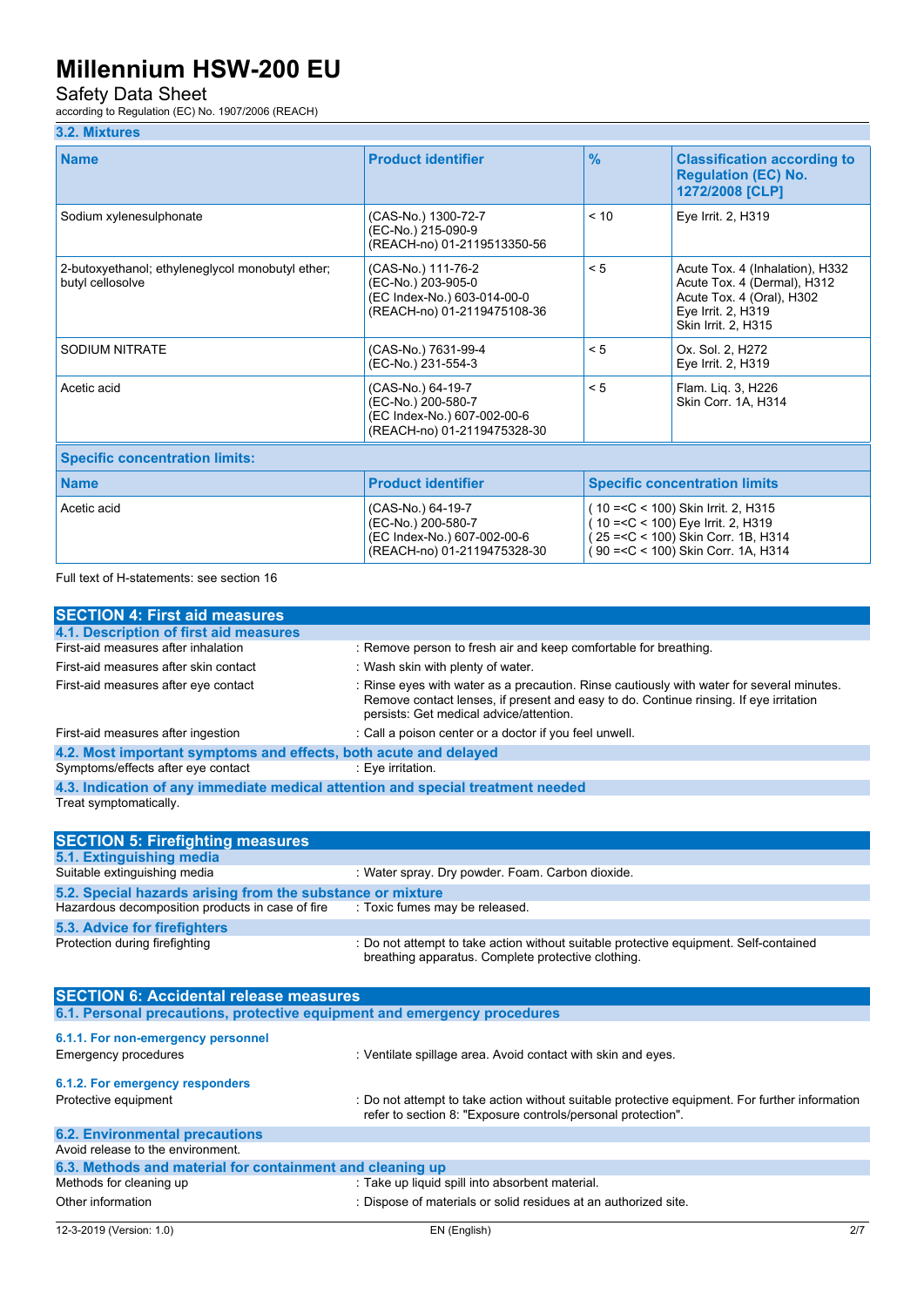### Safety Data Sheet

according to Regulation (EC) No. 1907/2006 (REACH)

### **6.4. Reference to other sections**

For further information refer to section 13.

| <b>SECTION 7: Handling and storage</b>                            |                                                                                                                         |
|-------------------------------------------------------------------|-------------------------------------------------------------------------------------------------------------------------|
| 7.1. Precautions for safe handling                                |                                                                                                                         |
| Precautions for safe handling                                     | : Ensure good ventilation of the work station. Avoid contact with skin and eyes. Wear<br>personal protective equipment. |
| Hygiene measures                                                  | : Do not eat, drink or smoke when using this product. Always wash hands after handling the<br>product.                  |
| 7.2. Conditions for safe storage, including any incompatibilities |                                                                                                                         |
| Storage conditions                                                | : Store in a well-ventilated place. Keep cool.                                                                          |
| 7.3. Specific end use(s)                                          |                                                                                                                         |
| No additional information available                               |                                                                                                                         |

| <b>SECTION 8: Exposure controls/personal protection</b> |                                 |                     |
|---------------------------------------------------------|---------------------------------|---------------------|
| 8.1. Control parameters                                 |                                 |                     |
| <b>Acetic acid (64-19-7)</b>                            |                                 |                     |
| l EU                                                    | IOELV TWA (mg/m <sup>3</sup> )  | $25 \text{ mg/m}^3$ |
| l EU                                                    | IOELV STEL (mg/m <sup>3</sup> ) | $50 \text{ mg/m}^3$ |
| TRGS 910 Acceptable concentration notes<br>Germany      |                                 |                     |
| 8.2 Evnoeuro controle                                   |                                 |                     |

#### **8.2. Exposure controls**

#### **Appropriate engineering controls:**

Ensure good ventilation of the work station.

| Materials for protective clothing:                                                           |                      |                 |                        |                 |                 |                                       |                    |
|----------------------------------------------------------------------------------------------|----------------------|-----------------|------------------------|-----------------|-----------------|---------------------------------------|--------------------|
| Condition                                                                                    |                      | <b>Material</b> |                        | <b>Standard</b> |                 |                                       |                    |
| Good resistance:                                                                             |                      |                 | Synthetic material     | EN 13034        |                 |                                       |                    |
| Hand protection:                                                                             |                      |                 |                        |                 |                 |                                       |                    |
| Protective gloves                                                                            |                      |                 |                        |                 |                 |                                       |                    |
| <b>Type</b><br><b>Material</b>                                                               |                      |                 | <b>Permeation</b>      | Thickness (mm)  |                 | <b>Penetration</b><br><b>Standard</b> |                    |
| Reusable gloves                                                                              | Nitrile rubber (NBR) |                 | 6 (> 480 minutes)      | $>0.31$ mm      |                 |                                       | EN ISO 374, EN 388 |
| Eye protection:                                                                              |                      |                 |                        |                 |                 |                                       |                    |
| Safety glasses                                                                               |                      |                 |                        |                 |                 |                                       |                    |
| <b>Use</b><br>Type                                                                           |                      |                 | <b>Characteristics</b> |                 | <b>Standard</b> |                                       |                    |
| Safety glasses<br>Droplet                                                                    |                      |                 | With side shields      |                 | <b>EN 166</b>   |                                       |                    |
| Skin and body protection:                                                                    |                      |                 |                        |                 |                 |                                       |                    |
| Wear suitable protective clothing                                                            |                      |                 |                        |                 |                 |                                       |                    |
| <b>Respiratory protection:</b>                                                               |                      |                 |                        |                 |                 |                                       |                    |
| the company of including the contributions are considered as a contractor of a contractor of |                      |                 |                        |                 |                 |                                       |                    |

 $|$  In case of insufficient ventilation, wear suitable respiratory equipment

### **Personal protective equipment symbol(s):**



#### **Environmental exposure controls:**

Avoid release to the environment.

| <b>SECTION 9: Physical and chemical properties</b> |                                                            |  |
|----------------------------------------------------|------------------------------------------------------------|--|
|                                                    | 9.1. Information on basic physical and chemical properties |  |
| Physical state                                     | : Liauid                                                   |  |
| Colour                                             | : dark blue.                                               |  |
| Odour                                              | : characteristic.                                          |  |
|                                                    |                                                            |  |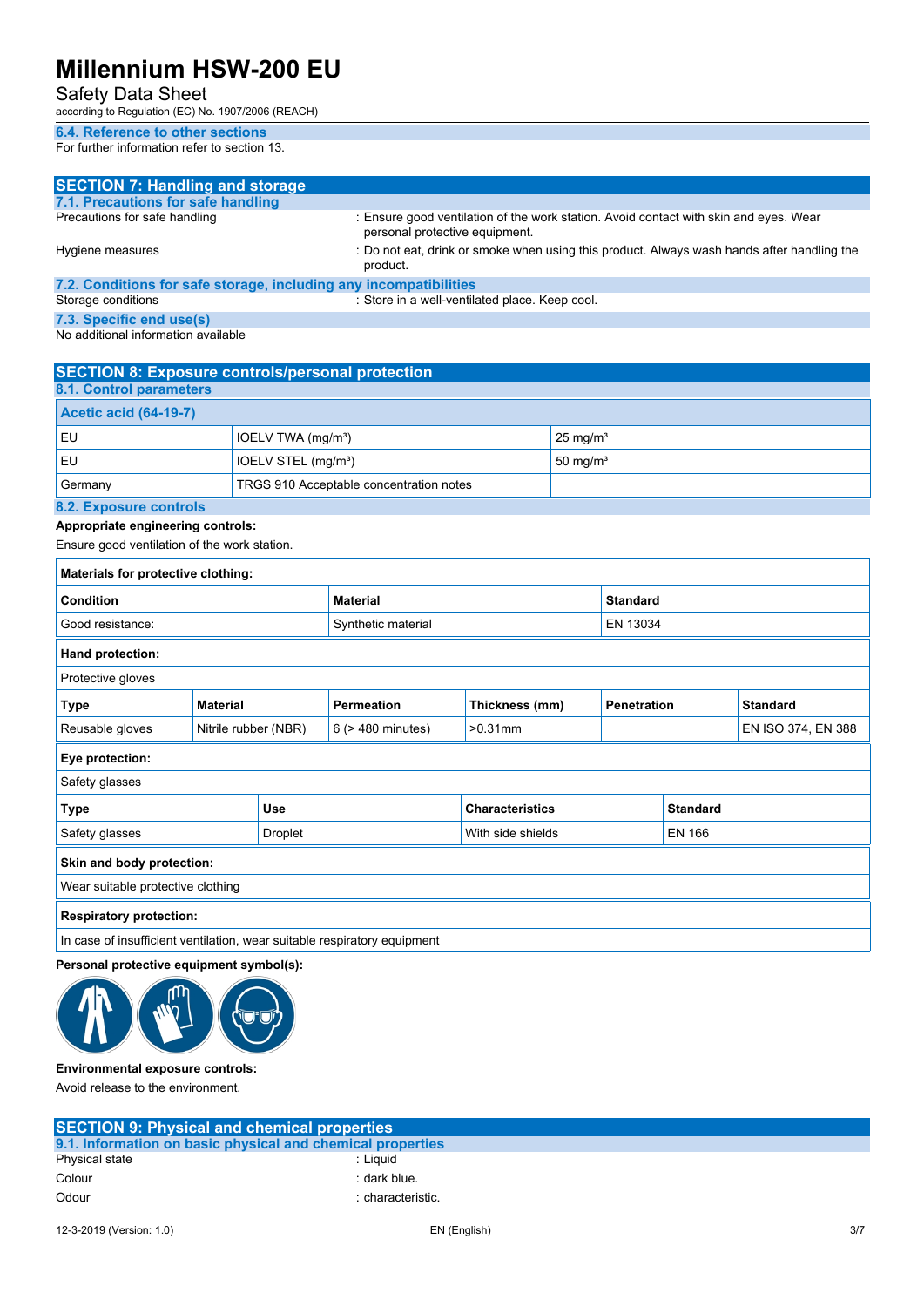## Safety Data Sheet

according to Regulation (EC) No. 1907/2006 (REACH)

| Odour threshold                                         | : No data available |
|---------------------------------------------------------|---------------------|
| рH                                                      | : 3,8               |
| Relative evaporation rate (butylacetate=1)              | : No data available |
| Melting point                                           | : Not applicable    |
| Freezing point                                          | : No data available |
| Boiling point                                           | : No data available |
| Flash point                                             | : > 100 °C          |
| Auto-ignition temperature                               | : No data available |
| Decomposition temperature                               | : No data available |
| Flammability (solid, gas)                               | : Not applicable    |
| Vapour pressure                                         | : No data available |
| Relative vapour density at 20 °C                        | : No data available |
| Relative density                                        | : No data available |
| Density                                                 | : 1,12 g/ml         |
| Solubility                                              | : No data available |
| Log Pow                                                 | : No data available |
| Viscosity, kinematic                                    | : No data available |
| Viscosity, dynamic                                      | : No data available |
| Explosive properties                                    | : No data available |
| Oxidising properties                                    | : No data available |
| <b>Explosive limits</b>                                 | : No data available |
| $\sim$ $\sim$ $\sim$ $\sim$ $\sim$ $\sim$ $\sim$ $\sim$ |                     |

### **9.2. Other information**

No additional information available

| <b>SECTION 10: Stability and reactivity</b>                                                        |
|----------------------------------------------------------------------------------------------------|
| <b>10.1. Reactivity</b>                                                                            |
| The product is non-reactive under normal conditions of use, storage and transport.                 |
| <b>10.2. Chemical stability</b>                                                                    |
| Stable under normal conditions.                                                                    |
| 10.3. Possibility of hazardous reactions                                                           |
| No dangerous reactions known under normal conditions of use.                                       |
| 10.4. Conditions to avoid                                                                          |
| None under recommended storage and handling conditions (see section 7).                            |
| 10.5. Incompatible materials                                                                       |
| No additional information available                                                                |
| 10.6. Hazardous decomposition products                                                             |
| Under normal conditions of storage and use hazardous decomposition products should not be produced |

der normal conditions of storage and use, hazardous decomposition products should not be produced.

| <b>SECTION 11: Toxicological information</b> |                       |  |
|----------------------------------------------|-----------------------|--|
| 11.1. Information on toxicological effects   |                       |  |
| Acute toxicity (oral)                        | : Not classified      |  |
| Acute toxicity (dermal)                      | : Not classified      |  |
| Acute toxicity (inhalation)                  | : Not classified      |  |
| <b>Acetic acid (64-19-7)</b>                 |                       |  |
| LD50 oral                                    | 3310 mg/kg bodyweight |  |
| LD50 dermal                                  | 1060 mg/kg bodyweight |  |

| SODIUM NITRATE (7631-99-4) |            |  |
|----------------------------|------------|--|
| LD50 oral rat              | 1267 mg/kg |  |

| Sodium xylenesulphonate (1300-72-7) |                                             |  |
|-------------------------------------|---------------------------------------------|--|
| LD50 oral                           | > 7000 mg/kg bodyweight                     |  |
| LD50 dermal                         | > 2000 mg/kg bodyweight                     |  |
| Skin corrosion/irritation           | : Not classified<br>pH: 3,8                 |  |
| Serious eye damage/irritation       | : Causes serious eye irritation.<br>pH: 3,8 |  |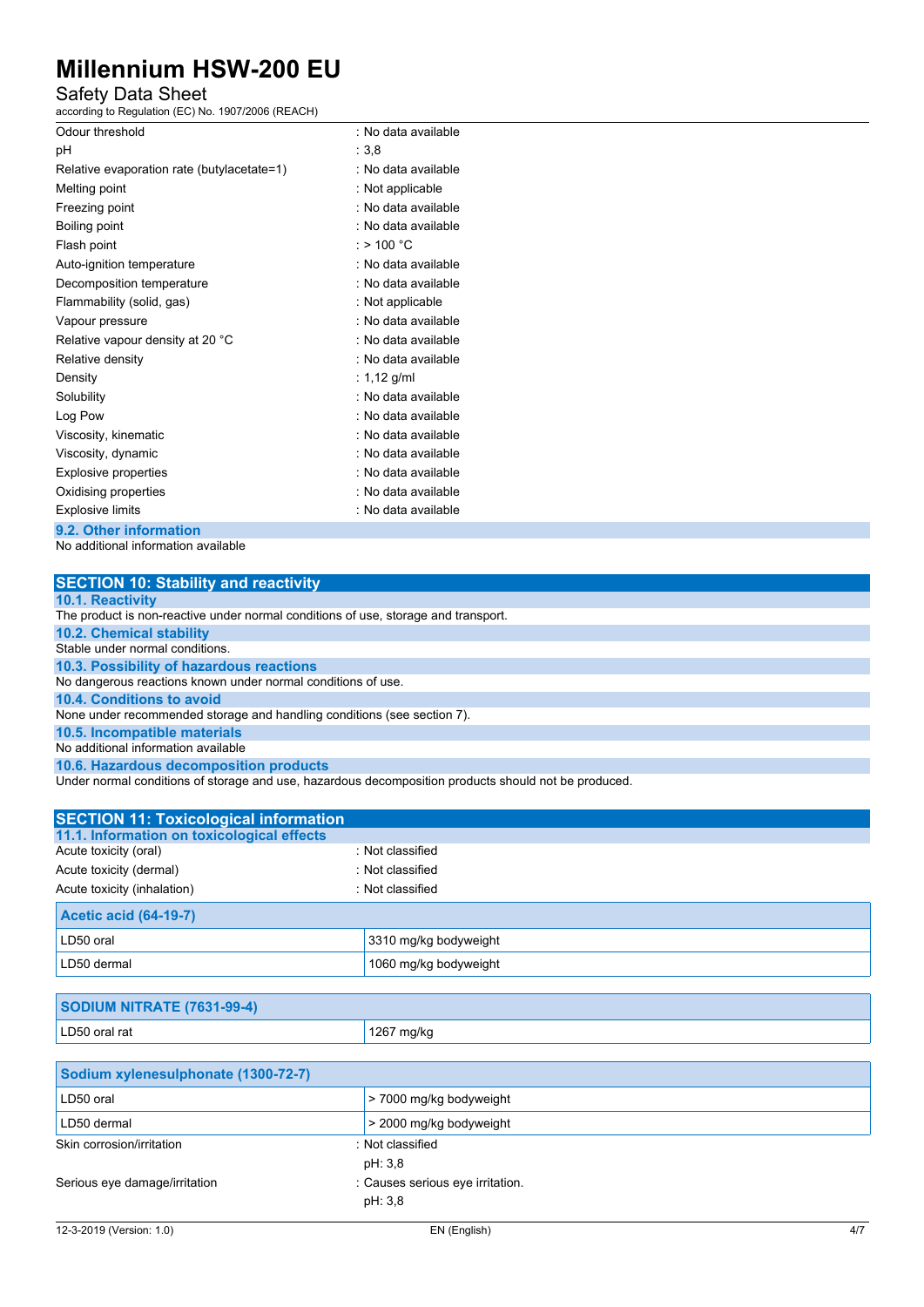### Safety Data Sheet

according to Regulation (EC) No. 1907/2006 (REACH)

| Respiratory or skin sensitisation | : Not classified |
|-----------------------------------|------------------|
| Germ cell mutagenicity            | : Not classified |
| Carcinogenicity                   | : Not classified |
| Reproductive toxicity             | : Not classified |
| STOT-single exposure              | : Not classified |
| STOT-repeated exposure            | : Not classified |
| Aspiration hazard                 | : Not classified |

| <b>SECTION 12: Ecological information</b> |                                                                                                                            |
|-------------------------------------------|----------------------------------------------------------------------------------------------------------------------------|
| 12.1. Toxicity                            |                                                                                                                            |
| Ecology - general                         | : The product is not considered harmful to aguatic organisms nor to cause long-term<br>adverse effects in the environment. |
| Acute aguatic toxicity                    | : Not classified                                                                                                           |
| Chronic aquatic toxicity                  | : Not classified                                                                                                           |
| <b>Acetic acid (64-19-7)</b>              |                                                                                                                            |
| LC50 fish 1                               | $> 1000$ mg/l                                                                                                              |
| EC50 other aquatic organisms 1            | $> 1000$ mg/l                                                                                                              |
| EC50 other aguatic organisms 2            | IC50 algea $(72 h)$ mg/l                                                                                                   |

| <b>SODIUM NITRATE (7631-99-4)</b> |                                         |
|-----------------------------------|-----------------------------------------|
| $LC50$ fish 1                     | 2000 mg/l (Lepomis macrochirus)         |
| $LC50$ fish 2                     | 994,4 - 1107 mg/l (Oncorhynchus mykiss) |

| Sodium xylenesulphonate (1300-72-7)      |                          |
|------------------------------------------|--------------------------|
| EC50 other aquatic organisms 1           | $> 1020$ mg/l            |
| EC50 other aquatic organisms 2           | IC50 algea $(72 h)$ mg/l |
| 12.2. Persistence and degradability      |                          |
| No additional information available      |                          |
| 12.3. Bioaccumulative potential          |                          |
| <b>Acetic acid (64-19-7)</b>             |                          |
| Log Pow                                  | $-0,17$                  |
| 12.4. Mobility in soil                   |                          |
| No additional information available      |                          |
| 12.5. Results of PBT and vPvB assessment |                          |
| No additional information available      |                          |
| 12.6. Other adverse effects              |                          |
| No additional information available      |                          |

| <b>SECTION 13: Disposal considerations</b> |                                                                                               |
|--------------------------------------------|-----------------------------------------------------------------------------------------------|
| 13.1. Waste treatment methods              |                                                                                               |
| Waste treatment methods                    | : Dispose of contents/container in accordance with licensed collector's sorting instructions. |

| : Not applicable                         |     |
|------------------------------------------|-----|
|                                          |     |
| : Not applicable                         |     |
|                                          |     |
|                                          |     |
| : Not applicable                         |     |
|                                          |     |
| : Not applicable                         |     |
|                                          |     |
| : No                                     |     |
| : No supplementary information available |     |
| EN (English)                             | 5/7 |
|                                          |     |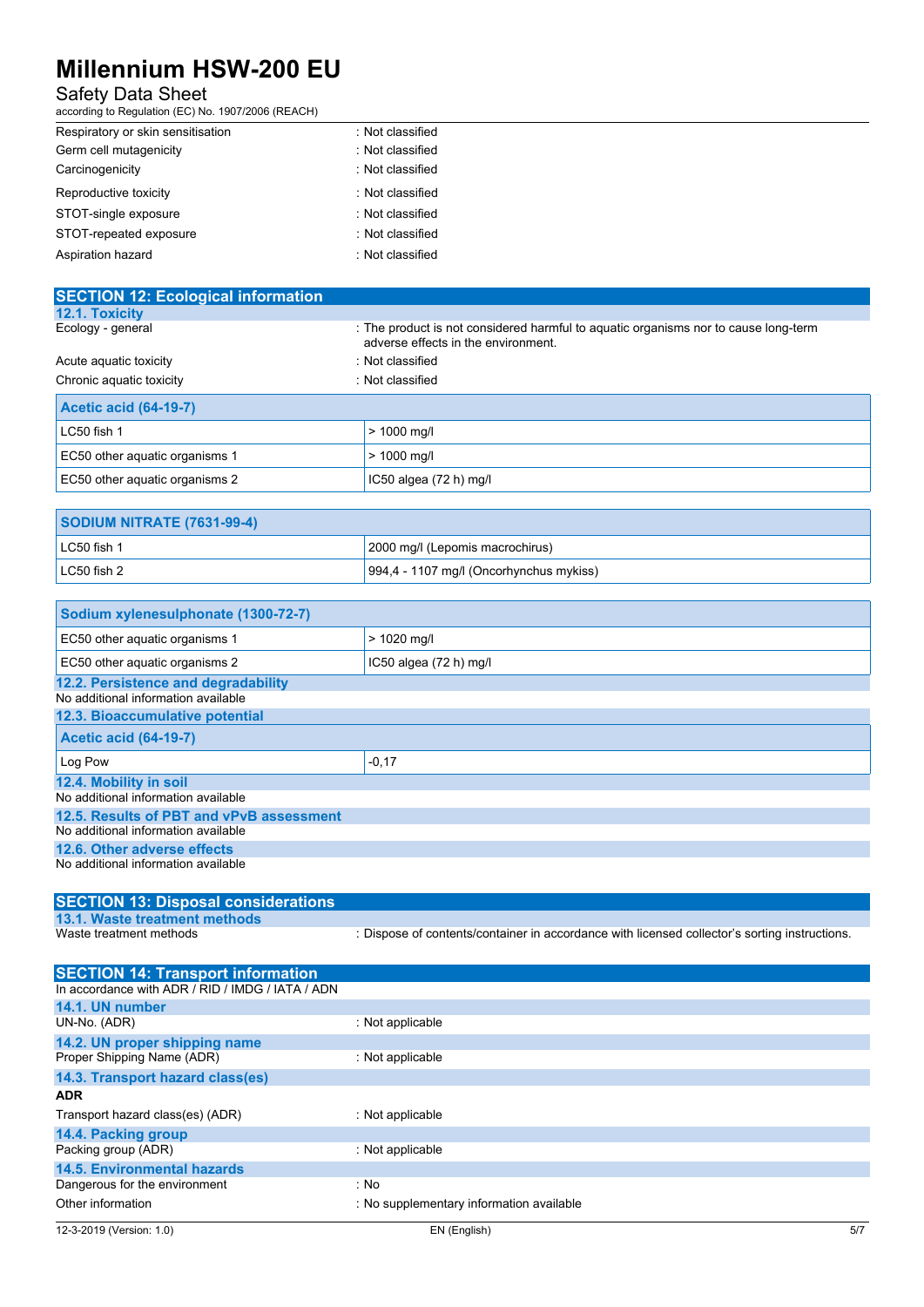### Safety Data Sheet

according to Regulation (EC) No. 1907/2006 (REACH)

#### **14.6. Special precautions for user**

### **Overland transport**

Not applicable

**14.7. Transport in bulk according to Annex II of Marpol and the IBC Code** Not applicable

### **SECTION 15: Regulatory information**

**15.1. Safety, health and environmental regulations/legislation specific for the substance or mixture**

#### **15.1.1. EU-Regulations**

Contains no REACH substances with Annex XVII restrictions

Contains no substance on the REACH candidate list

Contains no REACH Annex XIV substances

Contains no substance subject to REGULATION (EU) No 649/2012 OF THE EUROPEAN PARLIAMENT AND OF THE COUNCIL of 4 July 2012 concerning the export and import of hazardous chemicals.

Substance(s) are not subject to Regulation (EC) No 850/2004 of the European Parliament and of the Council of 29 April 2004 on persistent organic pollutants and amending Directive 79/117/EEC.

#### **15.1.2. National regulations**

No additional information available

**15.2. Chemical safety assessment**

No chemical safety assessment has been carried out

### **SECTION 16: Other information**

| Abbreviations and acronyms: |                                                                                                   |
|-----------------------------|---------------------------------------------------------------------------------------------------|
| <b>ADN</b>                  | European Agreement concerning the International Carriage of Dangerous Goods by Inland Waterways   |
| ADR                         | European Agreement concerning the International Carriage of Dangerous Goods by Road               |
| <b>CLP</b>                  | Classification Labelling Packaging Regulation; Regulation (EC) No 1272/2008                       |
| <b>IARC</b>                 | International Agency for Research on Cancer                                                       |
| IATA                        | International Air Transport Association                                                           |
| <b>REACH</b>                | Registration, Evaluation, Authorisation and Restriction of Chemicals Regulation (EC) No 1907/2006 |
| <b>RID</b>                  | Regulations concerning the International Carriage of Dangerous Goods by Rail                      |
| <b>SDS</b>                  | Safety Data Sheet                                                                                 |
| vPvB                        | Very Persistent and Very Bioaccumulative                                                          |

| <b>Full text of H- and EUH-statements:</b> |                                               |
|--------------------------------------------|-----------------------------------------------|
| Acute Tox. 4 (Dermal)                      | Acute toxicity (dermal), Category 4           |
| Acute Tox. 4 (Inhalation)                  | Acute toxicity (inhal.), Category 4           |
| Acute Tox. 4 (Oral)                        | Acute toxicity (oral), Category 4             |
| Eye Irrit. 2                               | Serious eye damage/eye irritation, Category 2 |
| Flam. Liq. 3                               | Flammable liquids, Category 3                 |
| Ox. Sol. 2                                 | Oxidising Solids, Category 2                  |
| Skin Corr. 1A                              | Skin corrosion/irritation, Category 1A        |
| Skin Corr. 1B                              | Skin corrosion/irritation, Category 1B        |
| Skin Irrit. 2                              | Skin corrosion/irritation, Category 2         |
| H <sub>226</sub>                           | Flammable liquid and vapour.                  |
| H <sub>2</sub> 72                          | May intensify fire; oxidiser.                 |
| H302                                       | Harmful if swallowed.                         |
| H312                                       | Harmful in contact with skin.                 |
| H314                                       | Causes severe skin burns and eye damage.      |
| H315                                       | Causes skin irritation.                       |